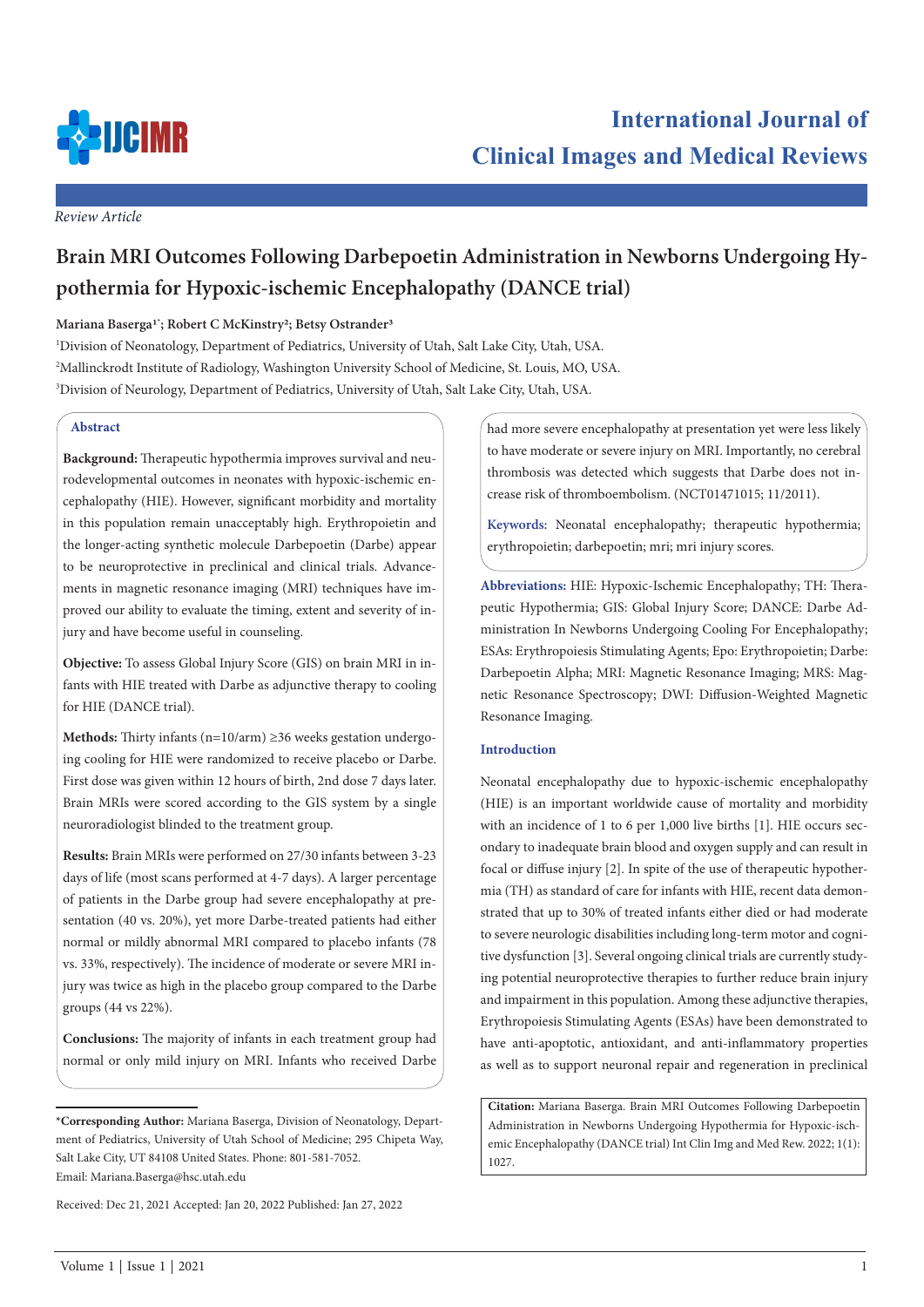studies [4]. The purpose of the "Darbe Administration in Newborns undergoing Cooling for Encephalopathy (DANCE)" trial was to evaluate the pharmacokinetics and safety of one of these agents, Darbepoetin alpha (Darbe) administered as adjunctive therapy to TH in infants ≥ 36 weeks gestational age with moderate to severe HIE. Darbe given IV in the first 12 hours of life (10 mg/kg/dose) and repeated at 1 week of life in infants undergoing TH for moderate/severe HIE had a pharmacokinetic profile sufficient for weekly administration, allowing for a sustained therapeutic concentration with a longer dosing interval as compared to Erythropoietin (Epo). Infants in the interventional arm had a similar safety profile to placebo [5, 6]. In recent years advancements in brain magnetic resonance imaging (MRI) techniques have helped our ability to evaluate the timing, extent and severity of injury and have become beneficial in counseling families [7, 8]. As part of the standard of care in the management of infants with moderate or severe HIE, a brain MRI was routinely obtained ideally between 4 and 7 days of life post rewarming in the infants that participated in the DANCE trial. The objective of the present study was to assess the Global Injury Score (GIS) system used at Washington University on brain MRI performed in infants with HIE that had received Darbe versus placebo as adjunctive therapy to TH as participants of the DANCE trial [5, 9].

## **Methods**

DANCE was a randomized, placebo-controlled, blinded, multi-dose pharmacokinetic and safety trial. The study inclusion and exclusion criteria and primary outcome results have been published [5]. In brief, the trial included 30 infants ( $n = 10$  in each arm) >36 weeks gestation with moderate to severe HIE as defined by NICHD criteria, [10] and that had received TH by 6 hours of life. Eight centers participated: University of Utah Hospital; Primary Children's Hospital; Intermountain Medical Center; Seattle Children's Hospital; University of New Mexico Children's Hospital and Presbyterian Hospital; Monroe Carell Jr Children's Hospital at Vanderbilt; and McKay Dee Hospital-Intermountain Healthcare [5]. The study received institutional review board approval at the 8 participating hospitals and was registered with clinicaltrials. gov (identifier NCT01471015) and the US Food and Drug Administration (FDA) (Investigational New Drug 113284). A centralized computer randomization website (The University of Utah Data Coordinating and Analysis Center, Salt Lake City, UT) was used to randomize infants to receive either Darbe (Aranesp, Amgen, Thousand Oaks, CA) low dose (2 µg/kg IV); Darbe high dose (10 µg/kg IV); or placebo (normal saline) following informed consent. Treatment was blinded to all caregivers and infants completed 72 hours of TH after which they were rewarmed as per each site cooling protocol. The second study dose was given at 7 days of life (normothermia condition). Adverse events included thrombotic/vascular events, polycythemia, neutropenia, hypotension and/or hypertension, secondary infections, and abnormal hepatic/renal function obtained the first 14 days of life. Clinical outcomes also included the use of seizure medications and feeding status at the time of discharge home. The pharmacokinetics results have also been previously published [6].

## **Neuroimaging**

Informed consent to use the MRI data for this present study was ob-

tained for all participants included in the DANCE study. After obtaining consent, brain MRI scans performed as part of routine clinical care were deidentified and transferred to Washington University, Saint Louis where Dr. Robert McKinstry (Director of Neuroimaging Core) provided centralized blinded interpretation using the Global Injury Score (GIS) system. The GIS scale is a validated, standardized qualitative injury scoring system that grades both anatomic and diffusion scans [11]. The MRI GIS system used in the present study was an adaptation of a previously published system developed at Washington University and that was specifically weighted for posterior limb of the internal capsule (PLIC) and deep nuclear gray matter injuries [9]. These regions were scored in an independent fashion for signal abnormality in each hemisphere on T1-weighted (T1W), T2-weighted (T2W), and diffusion-weighted imaging (DWI) sequences totaling a 6-part score (left and right T1W, T2W, and DWI). A scale of 1 to 4 (except the brainstem, scaled 1 to 3 due to its small size) was used to score all regions. The higher scores represented greater severity of injury (1 = normal; 2 = mild focal abnormality comprising <25% of the region; 3 = moderate multifocal abnormality comprising 25%–50% of the region;  $4 =$  severe widespread abnormality comprising  $>50\%$  of the region). Component scores, including a white matter score (WMS), cortical score (CS), and cerebellum score (CbS) were developed using the regions graded with the above scale (range 6–24). The brain stem score (BSS) ranged from 6 to 18. The scores from the thalamus, caudate, PLIC, and putamen/globus pallidus were summarized into 1 basal ganglia score (BGS, range 24–96). The final GIS was then calculated as the summation of the 5 subscores (range 48–186): injury was classified as mild if the GIS was between 49 and 59, moderate if between 60 and 80, and severe if ≥81. BGS was purposely more heavily weighted in the GIS because of the severity of neurodevelopmental outcomes following injury to this brain region. The MRI scoring data/ entry form is presented in (**Figure 1**). Most all centers used 1.5 T at the time the DANCE trial was carried out. Two centers had a 3T scanner. Each institution utilized their own MRI protocol.

#### **Results**

Twenty-nine infants received whole body cooling and one received head cooling. Demographic results were previously published [5] and are included in the present manuscript to help with interpretation of the MRI scoring results. (**Tables 1** and **2**) depict maternal, perinatal, and neonatal clinical characteristics that were similar in the 3 groups. (Table 3) shows the level of encephalopathy at the time of screening for the trial that was as follows: 20 infants (67%) had moderate encephalopathy (placebo= 8; low-dose Darbe= 7; high-dose Darbe= 5) and 10 infants had severe encephalopathy (placebo= 2; low-dose Darbe= 3; high-dose Darbe group= 5). Six infants had seizures at the time of screening: 2 in the placebo group, 3 in the low-dose Darbe group, and one in the high-dose Darbe group. At time of hospital discharge the use of anticonvulsants for seizures was similar between the study groups, however, feeding difficulties (Gavage feedings/G tube) were more prevalent in the placebo group (3/10) versus the Darbe group (4/18). Adverse events have also been reported. There were 2 deaths that were associated with multiorgan failure and not attributed to study participation. No other serious adverse events were reported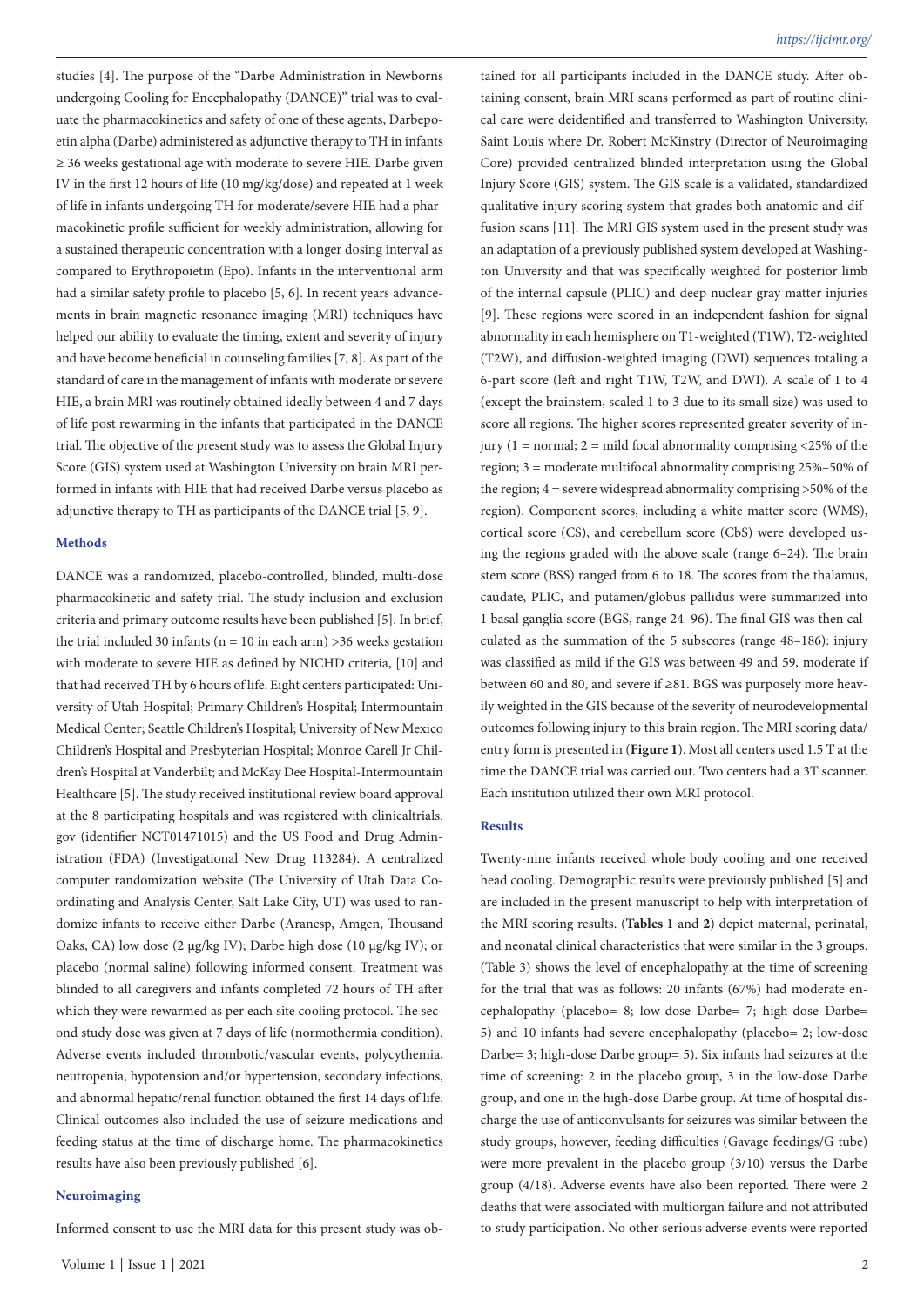# **Neuroimaging Core – Standardized Scoring System CRF**

Reader: Robert McKinstry, MD Date: \_\_\_\_ /\_\_\_\_ /\_\_\_\_\_ (mm/dd/yyyy)

Study Subject ID: \_\_\_ - \_\_ (2 digit site code - 2 digit subject number) MRS: yes no

|                  | T1                                | T <sub>2</sub>                    | <b>DWI</b>                        |                |
|------------------|-----------------------------------|-----------------------------------|-----------------------------------|----------------|
| <b>DNGM</b>      | <b>Left Right</b>                 | Left Right                        | Left Right                        |                |
| caudate          | $1\rightarrow 4$ $1\rightarrow 4$ | $1\rightarrow 4$ $1\rightarrow 4$ | $1\rightarrow 4$ $1\rightarrow 4$ |                |
| put/glob**       | $1\rightarrow 4$ $1\rightarrow 4$ | $1\rightarrow 4$ $1\rightarrow 4$ | $1\rightarrow 4$ $1\rightarrow 4$ |                |
| thalamus         | $1\rightarrow 4$ $1\rightarrow 4$ | $1\rightarrow 4$ $1\rightarrow 4$ | $1\rightarrow 4$ $1\rightarrow 4$ | $\Sigma = BGS$ |
| <b>PLIC</b>      | $1\rightarrow 4$ $1\rightarrow 4$ | $1\rightarrow 4$ $1\rightarrow 4$ | $1\rightarrow 4$ $1\rightarrow 4$ |                |
| <b>WM</b>        | $1\rightarrow 4$ $1\rightarrow 4$ | $1\rightarrow 4$ $1\rightarrow 4$ | $1\rightarrow 4$ $1\rightarrow 4$ | $\Sigma = WMS$ |
| Cortex           | $1\rightarrow 4$ $1\rightarrow 4$ | $1\rightarrow 4$ $1\rightarrow 4$ | $1\rightarrow 4$ $1\rightarrow 4$ | $\Sigma = CS$  |
| <b>Brainstem</b> | $1\rightarrow 3$ $1\rightarrow 3$ | $1\rightarrow 3$ $1\rightarrow 3$ | $1\rightarrow 3$ $1\rightarrow 3$ | $\Sigma = BSS$ |
| Cerebellum       | $1\rightarrow 4$ $1\rightarrow 4$ | $1\rightarrow 4$ $1\rightarrow 4$ | $1\rightarrow 4$ $1\rightarrow 4$ | $\Sigma = CbS$ |
|                  |                                   |                                   | $\Sigma = DS$                     | $\Sigma = GS$  |

 $1\rightarrow4$ 

1= no abnomality

 $2=$  mild abnormality: focal abnormal signal (<  $25\%$ \*)

3= moderate abnormality: multifocal abnormal signal (25-50%) 4= severe abnormality: widespread abnormal signal (>50%) 1→3:

1= no abnomality

2= moderate abnormality: focal abnormal signal

3= severe abnormality: widespread abnormal signal

\* : % of the analyzed structure

\*\* : put/glob= putamen/ globus pallidus

| Radiology Reader:    |  |  |
|----------------------|--|--|
| Imaging Coordinator: |  |  |
|                      |  |  |

Date Data Returned

Figure 1: The MRI scoring data entry form used in the study.

MRS= Magnetic Resonance Spectroscopy; DNGM=Deep Nuclear Gray Matter; Put/Glob= Putamen/Globus Pallidus; PLIC= Posterior Limb Of The Internal Capsule; WM= White Matter; BGS= Basal Ganglia Score; DWI: Diffusionweighted Magnetic Resonance Imaging; CS= Cortical Score; BSS= Brain Stem Score; CBS= Cerebellum Score; DS= Diffusion Score; GS= Global Score.

and comorbidities were similar between all three study groups (hypotension, altered renal function, and pulmonary hypertension) [5].

## **MRI results and Injury Scores**

A total of 27 MRI studies (one per subject, 9 in each study group) were performed at a median of 12 days (range 3–23) though 19/27 of the scans were performed between days 4-7. The remainder 8 scans were obtained at a later time in 4 placebo infants and in 4 Darbe treated infants. Two patients died before a brain MRI could be performed. One family (highdose Darbe group) could not be reached to obtain consent to deidentify and transfer the MRI to be scored by our central reader. The final GIS scores are shown by study group in (**Table 3**).

After reviewing the MRI GIS results, the 2 Darbe treatment arms were combined into one group since the 2 groups had similar scores. Most infants had either a normal or mildly affected MRI. A subdural hematoma was observed in 7 babies but none had evidence of sinovenous thrombosis. A larger percentage of patients in the Darbe group had severe encephalopathy at presentation (40 vs. 20%), yet more Darbe treated patients had either normal or mildly abnormal MRI compared to placebo infants (78 vs. 33%, respectively). The incidence of moderate or severe MRI injury was twice as high in the placebo group compared to the Darbe groups (44 vs 22%).

# **Discussion**

In the present study we assessed the GIS scoring system developed at Washington University on brain MRI performed in infants with neonatal encephalopathy secondary to HIE that were treated with Darbe versus placebo as adjunctive therapy to hypothermia in the DANCE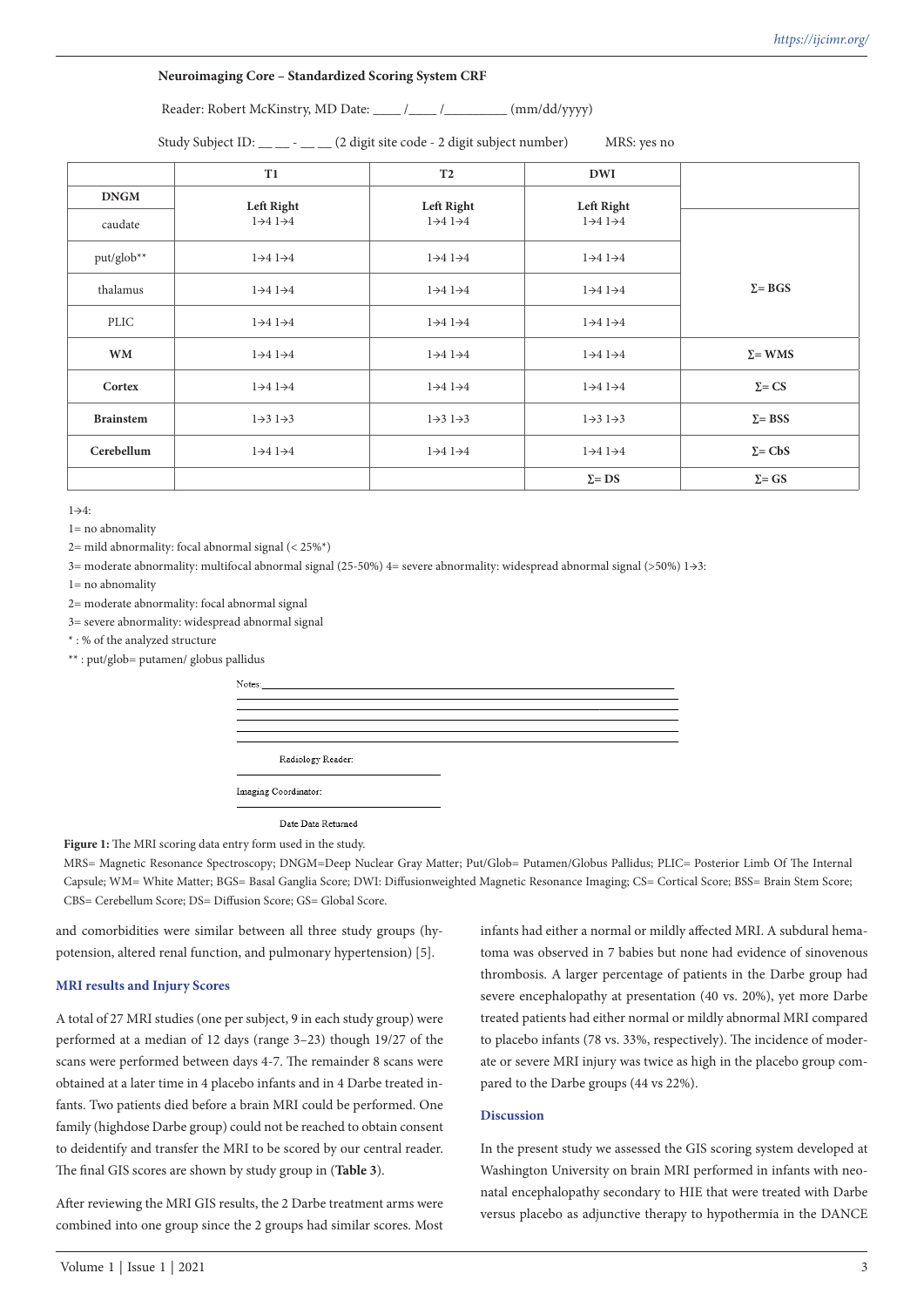trial [5, 9]. Our main observation was that in spite of worse initial encephalopathy, infants who received Darbe as an adjunctive therapy to TH were less likely to have moderate or severe injury on MRI. The score used in the present paper has the advantage of including DWI and can, therefore, be used in the first week of life, a period during which additional neuroprotective therapies can be initiated as well as when important clinical decisions may need to be made. Importantly, no cerebral thrombosis was detected which suggests that Darbe does

not increase risk of thromboembolism.

The information obtained from MRI scans integrated into clinical practice can be useful in parental counseling and to support discussions regarding long-term outcomes [12]. In particular, worse neurodevelopmental outcomes have been observed following injuries to deep nuclear gray matter and the posterior limb of the internal capsule [13]. To this end, different MRI Injury scoring systems have been advocated in the past to standardize results in an attempt to assist with

| Table 1-Maternal characteristics                                         | Placebo $(n=10)$ | <b>Low Dose</b><br>Darbe<br>$2 \mu g/kg$<br>$(n=10)$ | <b>High Dose</b><br>Darbe<br>$10 \mu g/kg$<br>$(n=10)$ | <b>Total</b><br><b>All Patients</b><br>$(n=30)$ |
|--------------------------------------------------------------------------|------------------|------------------------------------------------------|--------------------------------------------------------|-------------------------------------------------|
| Maternal                                                                 |                  |                                                      |                                                        |                                                 |
| Maternal Age-years <sup>a</sup>                                          | $29(18-35)$      | $30(20-35)$                                          | $29(21-33)$                                            |                                                 |
| Complications of Pregnancy<br>Preeclampsia-n (%)                         | 3                | $\mathbf{0}$                                         | $\mathbf{0}$                                           | 3(10)                                           |
| Rupture of membranes>18H-n (%)                                           | $\Omega$         | $\overline{2}$                                       | $\mathbf{0}$                                           | 2(7)                                            |
| Antepartum Hemorrhage-n (%)                                              | 2                | $\boldsymbol{0}$                                     |                                                        | 3(10)                                           |
| <b>Intrapartum Complications</b><br>Fetal Heart Rate Decelerations-n (%) | 8                | 8                                                    | 10                                                     | 26(87)                                          |
| Placental Problems: Abruption, Previa, -n (%)                            | 3                | $\mathbf{2}$                                         | $\overline{4}$                                         | 9(30)                                           |
| Uterine Rupture-n (%)                                                    | 1                | $\mathbf{0}$                                         | 3                                                      | 4(13)                                           |
| Cord Prolapse-n (%)                                                      | $\mathbf{0}$     | $\overline{2}$                                       | $\mathbf{0}$                                           | 2(7)                                            |
| Vacuum/Forceps Delivery-n (%)                                            | $\overline{2}$   | $\overline{c}$                                       |                                                        | 5(17)                                           |

a Median (range)

| <b>Table 2- Neonatal characteristics</b>                    | Placebo $(n=10)$        | <b>Low Dose</b><br>Darbe<br>$2 \mu g/kg$<br>$(n=10)$ | <b>High Dose</b><br>Darbe<br>$10 \mu g/kg$<br>$(n=10)$ | <b>Total All</b><br><b>Patients</b><br>$(n=30)$ |
|-------------------------------------------------------------|-------------------------|------------------------------------------------------|--------------------------------------------------------|-------------------------------------------------|
| Neonatal                                                    |                         |                                                      |                                                        |                                                 |
| Age At Randomization-hours <sup>a</sup>                     | $6(5-9)$                | $8(2-11)$                                            | $7(2-10)$                                              | $7(2-11)$                                       |
| Transferred From Birth Hospital- n (%)                      | 5                       | $\overline{4}$                                       | 6                                                      | 15(50)                                          |
| Gestational Age-weeks <sup>a</sup>                          | $38(36-41)$             | 39 (36-41)                                           | 39 (37-40)                                             | $39(36-41)$                                     |
| Birth Weight (g) <sup>b</sup>                               | $3093 \pm 388$          | $2892 \pm 440$                                       | $3042 \pm 390$                                         | $3009 \pm 401$                                  |
| Male Sex-n (%)                                              | $\overline{4}$          | 5                                                    | 6                                                      | 15(50)                                          |
| Apgar Score $(\leq 5)$ -n $(\% )$ <sup>a</sup><br>5 Minutes | 8                       | 8                                                    | 8                                                      | 24 (80)                                         |
| 10 Minutes                                                  | 6                       | 8                                                    | $\overline{7}$                                         | 21(70)                                          |
| Positive pressure/intubation in delivery room- n (%)        | 8                       | 5                                                    | 10                                                     | 23(77)                                          |
| Chest compressions at delivery- n (%)                       | $\overline{7}$          | $\overline{4}$                                       | 6                                                      | 17(57)                                          |
| Epinephrine- n (%)                                          | $\overline{4}$          | $\overline{2}$                                       | $\overline{4}$                                         | 10(33)                                          |
| Cord blood (arterial or venous) <sup>a</sup> pH             | 7.00<br>$(6.60 - 7.3)$  | 7.00<br>$(6.70 - 7.20)$                              | 7.20<br>$(6.80 - 7.30)$                                | 7.00<br>$(6.60 - 7.30)$                         |
| Base Deficit-mEq/liter                                      | $18(7-27)$              | $13(7-28)$                                           | $11(5-26)$                                             | $14(5-28)$                                      |
| Blood Gas within 60 minutes of age <sup>a</sup> pH          | 7.20<br>$(6.60 - 7.30)$ | 7.00<br>$(6.60 - 7.20)$                              | 7.10<br>$(6.70 - 7.30)$                                | 7.00<br>$(6.60 - 7.30)$                         |
| Base Deficit-mEq/liter                                      | $14(4-30)$              | $15(12-21)$                                          | $17(8-34)$                                             | $15(4-34)$                                      |
| Seizures <sup>c</sup>                                       | 2                       | 3                                                    | 1                                                      | 6(20)                                           |

<sup>a</sup>Median (range); <sup>b</sup>Mean ± SD, 'Data are for these characteristics at time of randomization.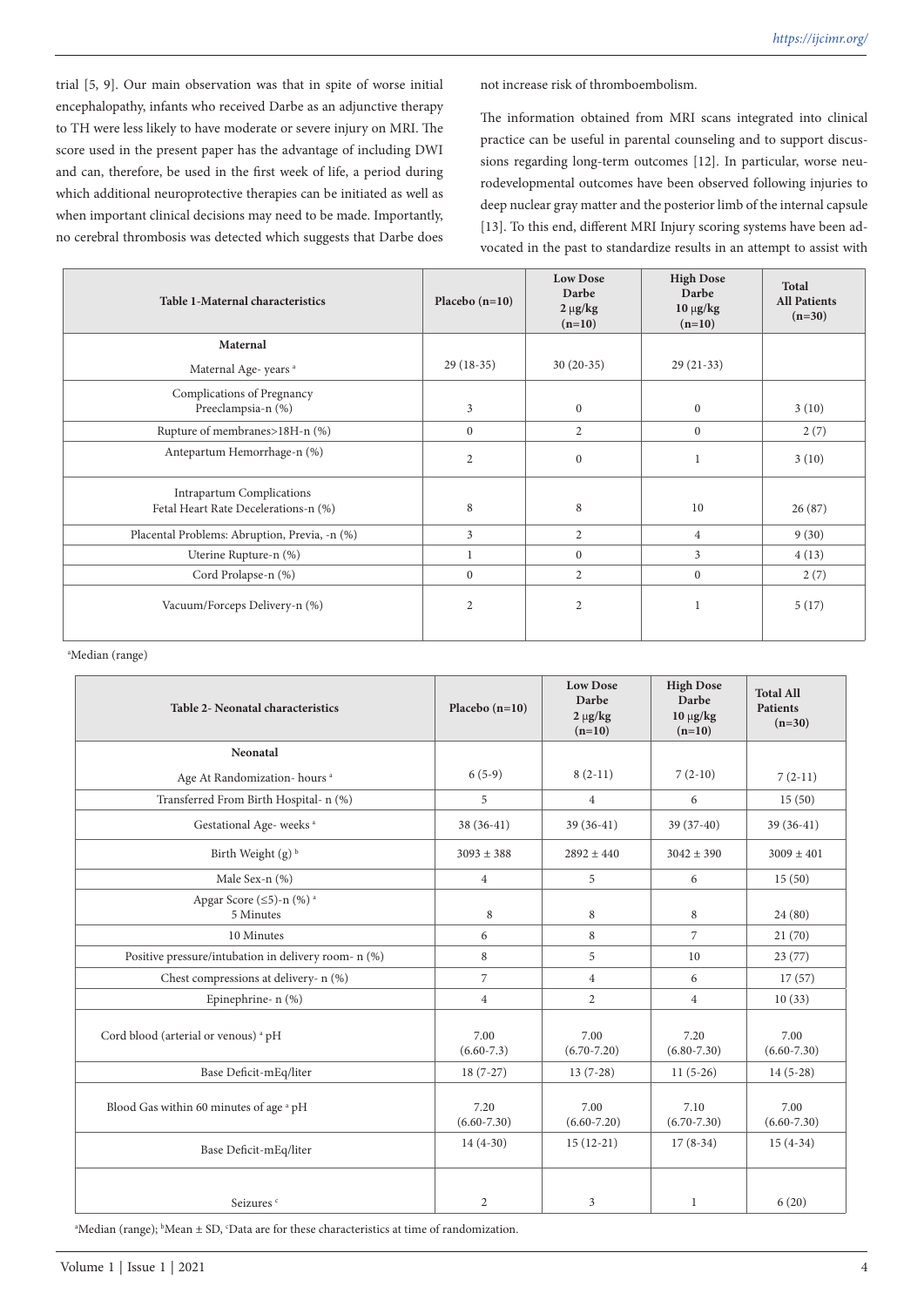| Encephalopathy Level (at time of Randomization) | Placebo<br>$(n=9)$ | Darbe 2 or 10 µg/kg<br>$(n=18)$ | All Patients<br>$(n=27)$ |
|-------------------------------------------------|--------------------|---------------------------------|--------------------------|
| Moderate Encephalopathy                         | 8                  | 11                              | 19                       |
| Severe Encephalopathy                           | $\mathbf{1}$       | 7                               | 8                        |
| MRI GIS                                         |                    |                                 |                          |
| Normal (score = 48)                             | 3                  | 7                               | 10                       |
| Mild Injury (score= 49-59)                      | $\mathfrak{2}$     | 7                               | 9                        |
| Moderate Injury (score=60-80)                   | $\overline{4}$     | 3                               | 7                        |
| Severe Injury (score>81)                        | $\mathbf{0}$       | $\mathbf 1$                     | 1                        |

Table 3: Encephalopathy Level and MRI scores by treatment allocatio.

prognosis and counseling [9, 14-16]. The literature investigating the effects of ESAs upon MRI injury following HIE or prematurity is limited. The Neonatal Erythropoietin and Therapeutic Hypothermia Outcomes (NEATO) study was a multicenter, double-blinded controlled trial in term newborns with moderate to severe HIE that received five doses of erythropoietin (Epo) (1000 U/kg IV) versus placebo for 7 days as adjunctive therapy to TH [17]. Similar to the DANCE trial findings, the NEATO study also showed that the administration of Epo was associated with reduced severity of brain injury on neonatal MRI performed at 4 to 7 days of age, specifically in the subcortical region. Two central reviewers who were blinded to treatment allocation, independently scored brain MRI findings using the Global brain injury scale that established injury severity in 8 brain regions in each hemisphere (cortex, brainstem, thalamus, caudate, putamen/ globus pallidus, PLIC, white matter, and cerebellum). Infants in the Epo arm had significantly lower global brain injury scores than those in the placebo group and fewer Epo-treated infants had moderate to severe brain injury on MRI. Alterations in the basal ganglia, thalamus, and/or PLIC and cerebellum were also significantly less common in the Epo than in the placebo group. A large phase III trial (HEAL) to determine whether Epo administration as adjunctive therapy to TH in infants with HIE is underway. One of the components of this large trial is MRI assessment of injury. A standardized 3T brain MRI and MRS was performed following rewarming (between 4 and 6 days of life) and imaging data acquisition was harmonized across different MRI makes and models. Furthermore, a standardized HEAL MRI and MRS protocol using an iterative quality control process was implemented. Deidentified brain MRI studies are being read centrally by 2 independent readers blinded to treatment arm. The GIS system from Washington University is also being used to establish severity and location of brain injury.

Two studies have assessed MRI outcomes in premature babies that received ESAs for neuroprotection. In a large multicenter placebocontrolled randomized trial preterm infants (2632 weeks GA), there

were no significant differences in neurodevelopmental outcomes at 2 years between the interventional arm (early high-dose Epo) and placebo group [18]. However, subgroup analyses found that Epo treated infants had improved white matter development in the major white matter tracts and an increase of local structural connectivity strengths while demonstrating reduced brain injury [19, 20]. Therefore, follow up of this cohort into later childhood would be crucial. The second trial performed MRI scans at 3.5 to 4 years of age on former preterm infants treated with Epo, Darbe or placebo from the time of delivery through 35 weeks CGA, and compared them to healthy term controls. There was no significant effect of ESAs on surface area, cortical thickness or fractional anisotropy. However, there was a greater increase in fractional anisotropy among ESA treated girls. Significant correlations between fractional anisotropy and full scale IQ and verbal IQ were found in group analysis [21].

MRI injury scoring scales published in the literature include the National Institutes for Child Health and Development system (NICHD; Shankaran), the Barkovich system, the Rutherford system, and most recently, the MRI injury scoring system published by the Washington University group (Trivedi et al, 2017) and by Weeke et al (2018) [9, 14, 15, 22, 23]. Most initially published MRI scoring systems that were associated with long term outcome were designed to be performed using T1- and T2-weighted images only and therefore scored MRIs were obtained in the second week of life [12, 14]. The advantage of the most recent scoring systems is that they incorporate DWI sequences in addition to T1, T2 sequences [9, 22]. DWI is a useful MRI sequence with the capability of detecting injury as early as 24–72 h of life. The combination of DWI sequences with T1-W, T2-W in the first 2- to 5-day window can help determine the extent and timing of HIE injury [24, 25]. Furthermore, as compared with earlier systems, the University of Washington and Weeke scoring tools separately weigh subcortical injury in the posterior limb of the internal capsule and deep nuclear gray matter [9, 22]. This injury assessment is important based on recent literature demonstrating the association of deep nuclear gray matter and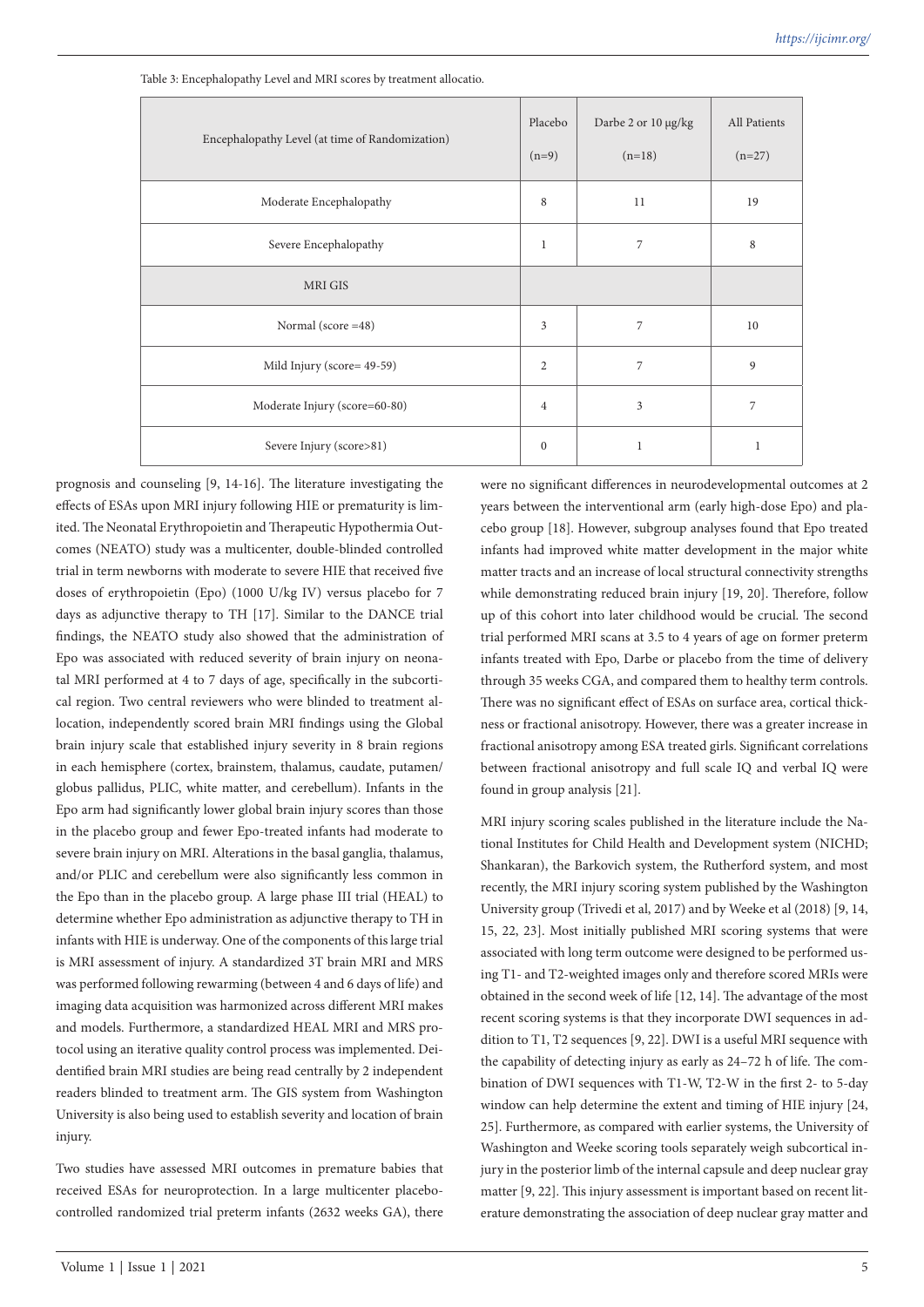PLIC injuries with poor neurodevelopmental outcomes [8, 26]. Lastly, an advantage of the GIS scoring system presented in this study is the point-by-point entry form which can be used by less experienced MRI readers.

The main limitation of our study is the small number of participants as well as the lack of long term outcomes. Nonetheless, other reports have consistently demonstrated that a qualitative MRI scoring system can be used as a significant predictor of neurodevelopmental outcomes following HIE [9, 22, 23]. In a single-center study that included 57 infants with moderate to severe HIE treated with TH, Trivedi et al validated a previous version of the Washington University GIS MRI scoring system with neurodevelopmental outcomes at 18 and 24 months. Higher MRI injury scores and grades were significantly associated with lower performance scores across all three domains of the Bayley-III. Similarly, Weeke at al developed a comprehensive MRI scoring system that had good predictive value in 2 independent, international cohorts of 173 infants treated with TH. The authors concluded that injury to the deep gray matter area was an independent predictor of poor neurodevelopmental outcomes both at 2 years of age and at school age [22].

A second limitation of this study was that even though most MRI scans were performed between 4-7 days of life, there were a few performed at a later stage. MRIs were performed following the standard of care in the participating centers and each institution followed their own MRI protocols. Moreover, most participating centers (5) at the time of the trial (2013-2015) still utilized 1.5T MRI scanners and the remainder 2 had 3T scanners. In spite of these inter center variabilities, the MRIs evaluated by Dr. McKinstry were deemed of good technical quality to be included in the analysis using the GIS scoring system.

A second MRI scan was not available for scoring. In 2014, the ACOG Task Force on Neonatal Encephalopathy published an executive summary outlining recommendations for neuroimaging following neonatal encephalopathy. They recommend 2 MRI scans if possible: the first one obtained early in the neonatal course (24–96 h) used to delineate the timing of perinatal injury, and the second between 7 and 21 days of life, used to establish the extent of injury with an ideal goal of obtaining a second MRI scan on day of life 10 [24]. In clinical practice, the timing of the MRI scan/s typically depends on the clinical stability of the infant, access to MRI and information expected to be obtained from the MRI [27]. Lastly, a third limitation of this study was that the MRI scans were reviewed and scored by just one reader. Ideally, 2 independent readers would review the scans and any discrepancies would be resolved by consensus review. The consensus review typically results in identification of additional injury when there is discrepancy between the 2 readers. As such, a single reader study may have lower overall GIS but there is no reason to suspect that the GIS scores would differentially impact the two treatment arms of the study. Lastly, prior MRI scoring studies found high inter-rater reliability [9, 22].

In summary, in this observational study infants who received Darbe as adjunctive therapy to TH had more severe encephalopathy based on neurological examination at presentation yet were less likely to have moderate or severe injury on MRI. Despite the limitations described earlier, this study provides information regarding feasibility and reproducibility of the Washington University GIS MRI scoring system. Early knowledge of the pattern, extent and severity of brain injury following HIE has the potential to assist the clinical team with early prognostication, counseling and timely intervention.

# **Declarations**

**Funding:** This study was supported by Thrasher Research Fund (Salt Lake City, UT) through an E.W. "AL" Thrasher Award to M.C.Baserga- (10026771-F1).

**Conflicts of interest/Competing interests:** R.C. McKinstry is a member of the medical advisory board for Nous Imaging, Inc. This author also received travel, meals and lodging from Siemens Healthineers, and meals from Philips Healthcare.

**Availability of data and material:** All data and materials as well as software application support their published claims and comply with field standards. Datasets are available upon reasonable request. The corresponding author Mariana Baserga can be contacted if someone requests the data.

**Authors' contributions:** All authors contributed to the study conception and design. Material preparation, data collection and analysis were performed by Mariana Baserga, Betsy Ostrander and Robert McKinstry. The first draft of the manuscript was written by Mariana Baserga and all authors commented on previous versions of the manuscript. All authors read and approved the final manuscript.

**Ethics approval and Consent to participate:** This study was approved by the institutional research ethics committee at each participating institution (University of Utah Hospital; Primary Children's Hospital; Intermountain Medical Center; Monroe Carell Jr Children's Hospital at Vanderbilt; University of New Mexico Children's Hospital and Presbyterian Hospital; Seattle Children's Hospital; and McKay Dee HospitalIntermountain Healthcare). We certify that the study was performed in accordance with the ethical standards as laid down in the 1964 Declaration of Helsinki and its later amendments or comparable ethical standards. Informed consent was obtained for this study.

**Acknowledgments:** The coauthors of the DANCE trial: Beachy, J. C.; Roberts, J. K.; Ward, R. M.; DiGeronimo, R. J.; Walsh, W. F.; Ohls, R. K.; Anderson, J.; Mayock, D. E.; Juul, S. E.; Christensen, R. D.;

Loertscher, M. C.; Stockmann, C.; Sherwin, C. M.; Spigarelli, M. G.; Yoder, B. A.

# **References**

1. Chau V, Poskitt KJ, Dunham CP, Hendson G, Miller SP. Magnetic resonance imaging in the encephalopathic term newborn. Curr Pediatr Rev. 2014; 10(1):28-36. [DOI:10.2174/157339631001140408120 336].

2. Kurinczuk JJ, White-Koning M, Badawi N. Epidemiology of neonatal encephalopathy and hypoxic-ischaemic encephalopathy.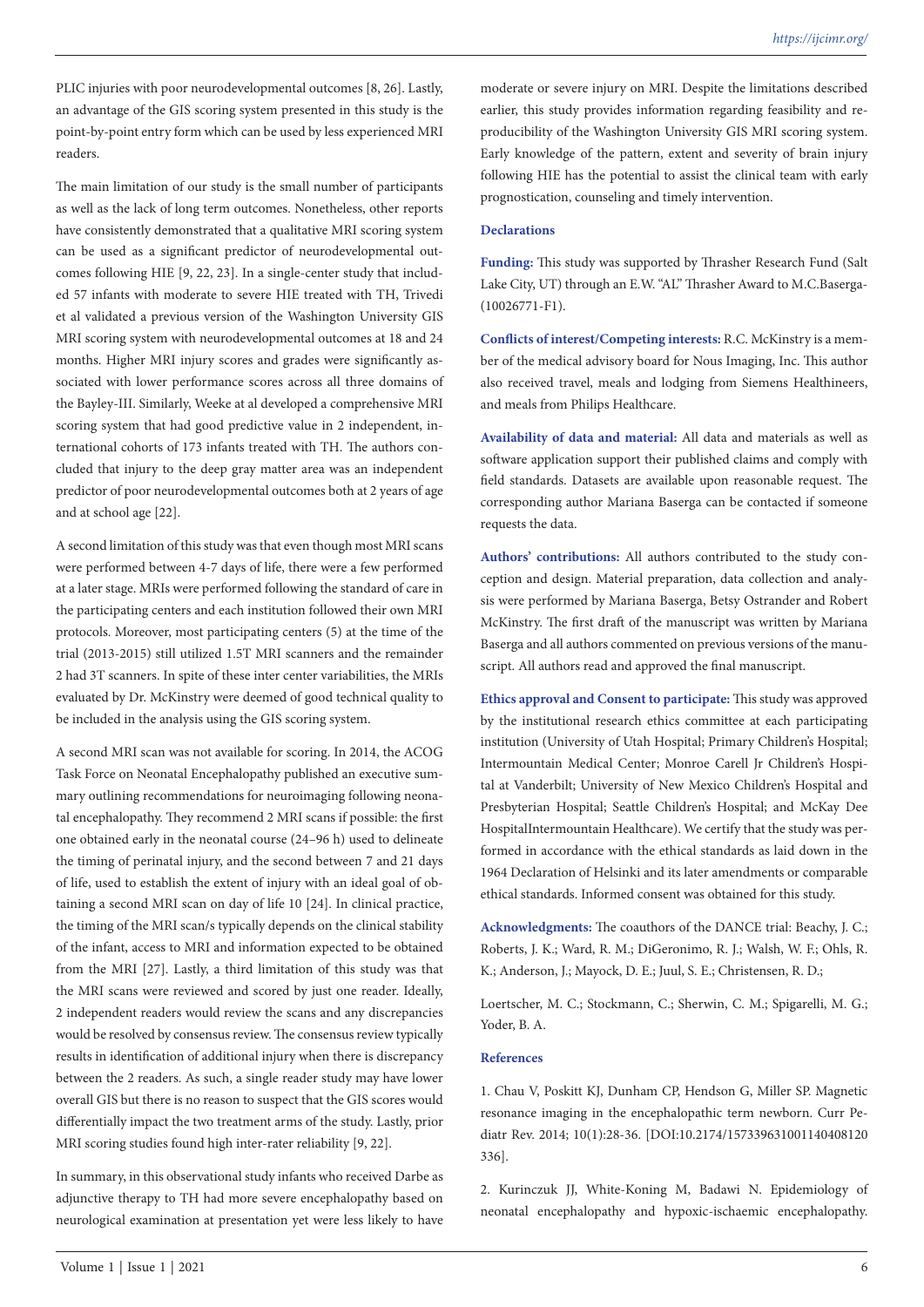Early Hum Dev. Jun 2010; 86(6):329-38. [DOI:10.1016/j.earlhumdev.2010.05.010].

3. Shankaran S, Laptook AR, Pappas A, et al. Effect of Depth and Duration of Cooling on Death or Disability at Age 18 Months Among Neonates With Hypoxic-Ischemic Encephalopathy: A Randomized Clinical Trial. JAMA. Jul 4 2017; 318(1):57-67. [DOI:10.1001/ jama.2017.7218].

4. Grasso G, Graziano F, Sfacteria A, et al. Neuroprotective effect of erythropoietin and darbepoetin alfa after experimental intracerebral hemorrhage. Neurosurgery. Oct 2009; 65(4):763-9; discussion 769-70. [DOI:10.1227/01.NEU.0000347475.73347.5F].

5. Baserga MC, Beachy JC, Roberts JK, et al. Darbepoetin administration to neonates undergoing cooling for encephalopathy: a safety and pharmacokinetic trial. Pediatr Res. Sep 2015; 78(3):315-22. [DOI:10.1038/pr.2015.101].

6. Roberts JK, Stockmann C, Ward RM, et al. Population Pharmacokinetics of Darbepoetin Alfa in Conjunction with Hypothermia for the Treatment of Neonatal Hypoxic-Ischemic Encephalopathy. Clin Pharmacokinet. Dec 2015; 54(12):1237-44. [DOI:10.1007/s40262- 0150286-y].

7. Cowan F, Rutherford M, Groenendaal F, et al. Origin and timing of brain lesions in term infants with neonatal encephalopathy. Lancet. Mar 1 2003; 361(9359):736-42. [DOI:10.1016/S0140-6736(03)12658- X].

8. Miller SP, Ramaswamy V, Michelson D, et al. Patterns of brain injury in term neonatal encephalopathy. J Pediatr. Apr 2005; 146(4):453-60. [DOI:10.1016/j.jpeds.2004.12.026].

9. Trivedi SB, Vesoulis ZA, Rao R, et al. A validated clinical MRI injury scoring system in neonatal hypoxic-ischemic encephalopathy. Pediatric radiology. Oct 2017; 47(11):1491-1499. [DOI:10.1007/s00247-017- 3893-y].

10.Shankaran S, Laptook AR, Ehrenkranz RA, et al. Whole-body hypothermia for neonates with hypoxic-ischemic encephalopathy. N Engl J Med. Oct 13 2005; 353(15):1574-84. [DOI:10.1056/NEJMcps050929].

11. Bednarek N, Mathur A, Inder T, Wilkinson J, Neil J, Shimony J. Impact of therapeutic hypothermia on MRI diffusion changes in neonatal encephalopathy. Neurology. May 1 2012; 78(18):1420-7. [DOI:10.1212/WNL.0b013e318253d589].

12. Rutherford M, Ramenghi LA, Edwards AD, et al. Assessment of brain tissue injury after moderate hypothermia in neonates with hypoxic-ischaemic encephalopathy: a nested substudy of a randomised controlled trial. Lancet Neurol. Jan 2010; 9(1):39-45. [DOI:10.1016/ S14744422(09)70295-9].

13. Hunt RW, Neil JJ, Coleman LT, Kean MJ, Inder TE. Apparent diffusion coefficient in the posterior limb of the internal capsule predicts outcome after perinatal asphyxia. Pediatrics. Oct 2004; 114(4):9991003. [DOI:10.1542/peds.2003-0935-L].

14. Barkovich AJ, Hajnal BL, Vigneron D, et al. Prediction of neuromotor outcome in perinatal asphyxia: evaluation of MR scoring systems. AJNR Am J Neuroradiol. Jan 1998; 19(1):143-9.

15. Rutherford M, Srinivasan L, Dyet L, et al. Magnetic resonance imaging in perinatal brain injury: clinical presentation, lesions and outcome. Pediatr Radiol. Jul 2006; 36(7):582-92. [DOI:10.1007/s00247- 006-0164-8].

16. Azzopardi D, Edwards AD. Magnetic resonance biomarkers of neuroprotective effects in infants with hypoxic ischemic encephalopathy. Seminars in fetal & neonatal medicine. Oct 2010; 15(5):261-9. [DOI:10.1016/j.siny.2010.03.001].

17. Wu YW, Mathur AM, Chang T, et al. High-Dose Erythropoietin and Hypothermia for Hypoxic-Ischemic Encephalopathy: A Phase II Trial. Pediatrics. Jun 2016; 137(6). [DOI:10.1542/peds.2016-0191].

18. Natalucci G, Latal B, Koller B, et al. Effect of Early Prophylactic High-Dose Recombinant Human Erythropoietin in Very Preterm Infants on Neurodevelopmental Outcome at 2 Years: A Randomized Clinical Trial. JAMA. May 17 2016; 315(19):2079-85. [DOI:10.1001/ jama.2016.5504].

19. Leuchter RH, Gui L, Poncet A, et al. Association between early administration of highdose erythropoietin in preterm infants and brain MRI abnormality at term-equivalent age. JAMA. Aug 27 2014; 312(8):817-24. [DOI:10.1001/jama.2014.9645].

20. Jakab A, Ruegger C, Bucher HU, et al. Network based statistics reveals trophic and neuroprotective effect of early high dose erythropoetin on brain connectivity in very preterm infants. Neuroimage Clin. 2019; 22:101806. [DOI:10.1016/j.nicl.2019.101806].

21. Phillips J, Yeo RA, Caprihan A, et al. Neuroimaging in former preterm children who received erythropoiesis stimulating agents. Pediatr Res. Oct 2017; 82(4):685-690. [DOI:10.1038/pr.2017.130].

22. Weeke LC, Groenendaal F, Mudigonda K, et al. A Novel Magnetic Resonance Imaging Score Predicts Neurodevelopmental Outcome After Perinatal Asphyxia and Therapeutic Hypothermia. J Pediatr. Jan 2018; 192:33-40 e2. [DOI:10.1016/j.jpeds.2017.09.043].

23. Shankaran S, Barnes PD, Hintz SR, et al. Brain injury following trial of hypothermia for neonatal hypoxic-ischaemic encephalopathy. Archives of disease in childhood Fetal and neonatal edition. Nov 2012; 97(6):F398-404. [DOI:10.1136/archdischild-2011-301524].

24. Executive summary: Neonatal encephalopathy and neurologic outcome, second edition. Report of the American College of Obstetricians and Gynecologists' Task Force on Neonatal Encephalopathy. Obstet Gynecol. Apr 2014; 123(4):896-901. [DOI:10.1097/01. AOG.0000445580.65983.d2].

25. Gano D, Chau V, Poskitt KJ, et al. Evolution of pattern of injury and quantitative MRI on days 1 and 3 in term newborns with hypoxic-ischemic encephalopathy. Pediatr Res. Jul 2013; 74(1):82-7.